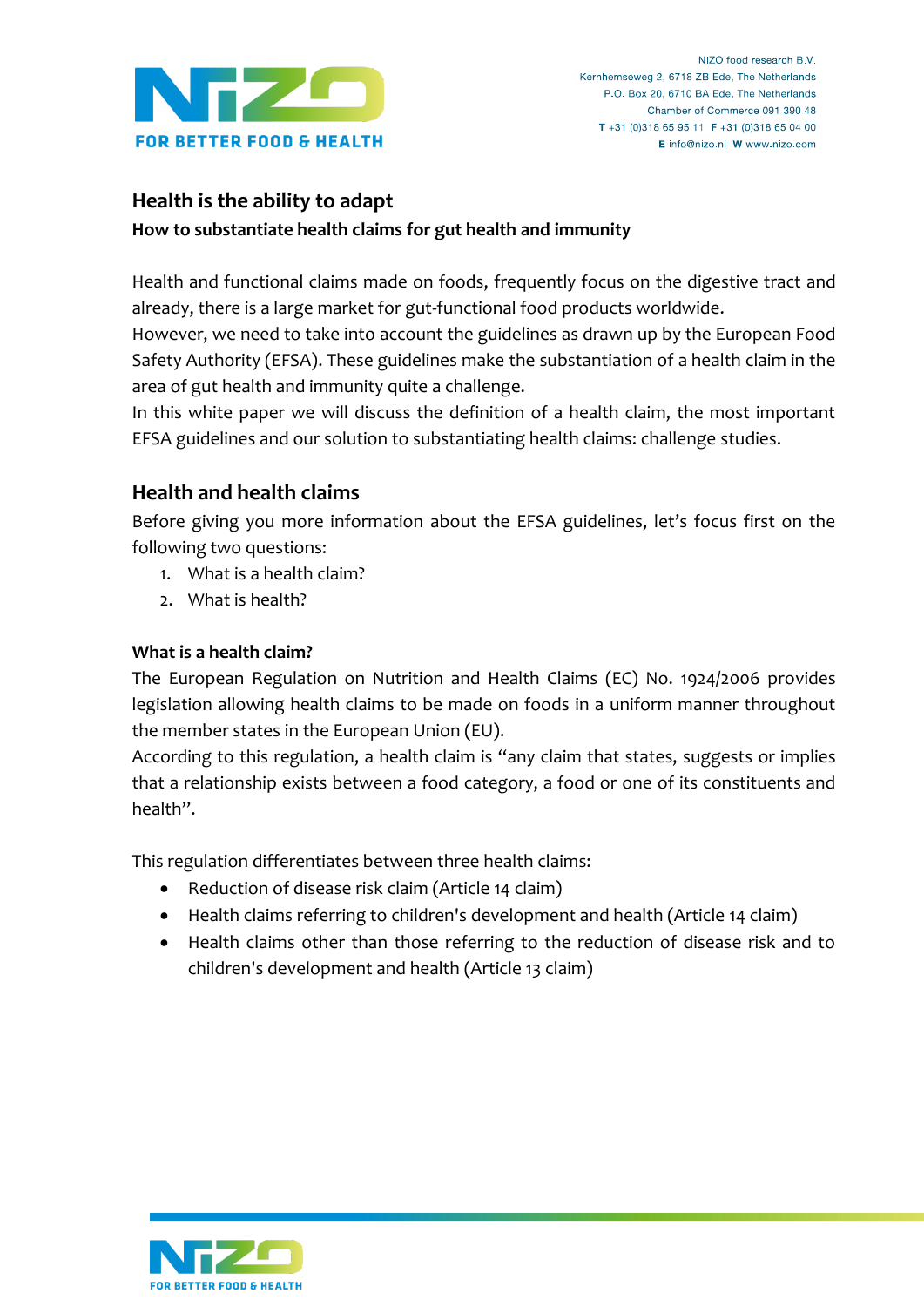

Among EFSA's guidelines is that the "specific study group(s) in which the evidence is obtained is representative of the target population for which the claim is intended." Therefore, efficacy of functional ingredients that are aimed for the general healthy population should be tested in healthy subjects. However, great variation exists in what is considered normal healthy gut and immune function. Thus, whilst it is possible to measure many aspects of digestion and immunity, it is more difficult to interpret the benefits to individuals within what is considered to be a normal range.

#### **For complete information on health claims, consult the following official documents:**

- [Regulation on Nutrition and Health Claims made on foods](http://eur-lex.europa.eu/LexUriServ/LexUriServ.do?uri=CONSLEG:2006R1924:20080304:EN:PDF) of the European Parliament and of the Council of 20 December 2006 on nutrition and health claims made on foods.
- Guidance on the implementation of Regulation (EC) N° 1924/2006 on [nutrition and health claims made on foods](http://ec.europa.eu/food/food/labellingnutrition/claims/guidance_claim_14-12-07.pdf) approved by the Standing Committee on the Food Chain and Animal Health on 14 December 2007.
- Read the complete scientific requirements for health claims related to gut [and immune function \(EFSA Journal, 2011\)](http://www.efsa.europa.eu/en/efsajournal/doc/1984.pdf)

#### **What is health?**

Health has always been regarded as a state of complete physical, mental and social wellbeing and not merely the absence of disease or infirmity (WHO, 1948).

However, in an article in the [Lancet](http://download.thelancet.com/pdfs/journals/lancet/PIIS0140673609604566.pdf) (2009) it states that health is not a "state of complete physical, mental, and social well-being". Nor is it "merely the absence of disease or infirmity". The article says the WHO definitions of health will not do in an era marked by new understandings of disease at molecular, individual, and societal levels.

In the Lancet, health is defined as "the body's ability to adapt to changing circumstances and to show sufficient resilience under conditions of social, physical and emotional disturbance (challenge) to which we are exposed from time to time".

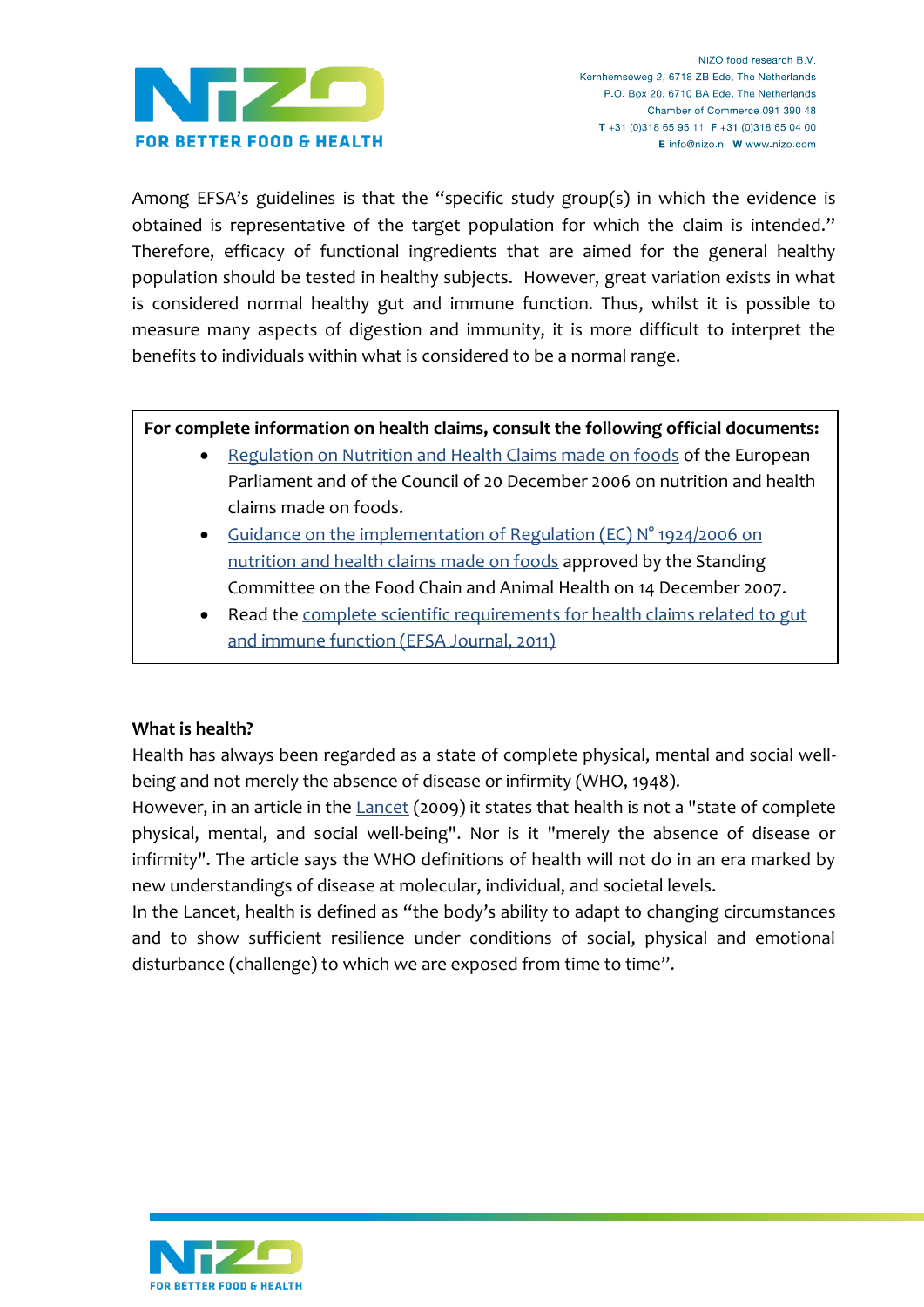

## **Challenge studies**

So now we know that health is the body's ability to adapt to changing circumstances and to show sufficient resilience.

But how to study this ability? By conducting challenge studies.

Challenge studies assess the effect of foods and ingredients in healthy people by introducing a controlled stressor, such as the consumption of a high-fat diet, endurance sport or an experimental infection.

Challenge studies can indicate whether people are in optimal health or tend to divert from health. Furthermore, through challenge studies, you can live up to the EFSA guideline of using "specific study groups in which the evidence obtained is representative of the target population for which the claim is intended".

### **Appropriate outcomes**

In the [EFSA Journal \(2011;9:1984\)](http://www.efsa.europa.eu/en/efsajournal/doc/1984.pdf) EFSA states that:

For functional claims related to defence against pathogens in the gastro-intestinal tract, appropriate outcome measures are:

- gastro-intestinal infections (e.g. number of episodes and severity or duration of infection).
- the reduction of the presence of specific pathogens, their toxins or other virulence factors, as measured in suitable samples (e.g. stools).

For a claim related to immune defense against pathogens, similar outcome measures together with concomitant changes in relevant immunological parameters can be used.

There are two ways to study the health benefits of functional food ingredients on defence against pathogens:

### **Natural infections**

Natural enteric infections include people who are travelling to a country of high risk for traveler's diarrhea (Eur J Clin Nutr 2010;64:146). Primary outcomes that can be studied are the number of bowel movements and average consistency of the stools as well as occurrence of abdominal discomfort, flatulence, bloating or vomiting.

Other populations at risk for infections, are children in developing countries. Acute diarrhea and acute respiratory tract infections (ARTIs) continue to lead the infectious cause of morbidity and mortality among children in developing countries. The primary outcomes include the number and duration of diarrheal episodes, and the number and duration of ARTI episodes. For example, in a 6-months double blind, placebo-controlled

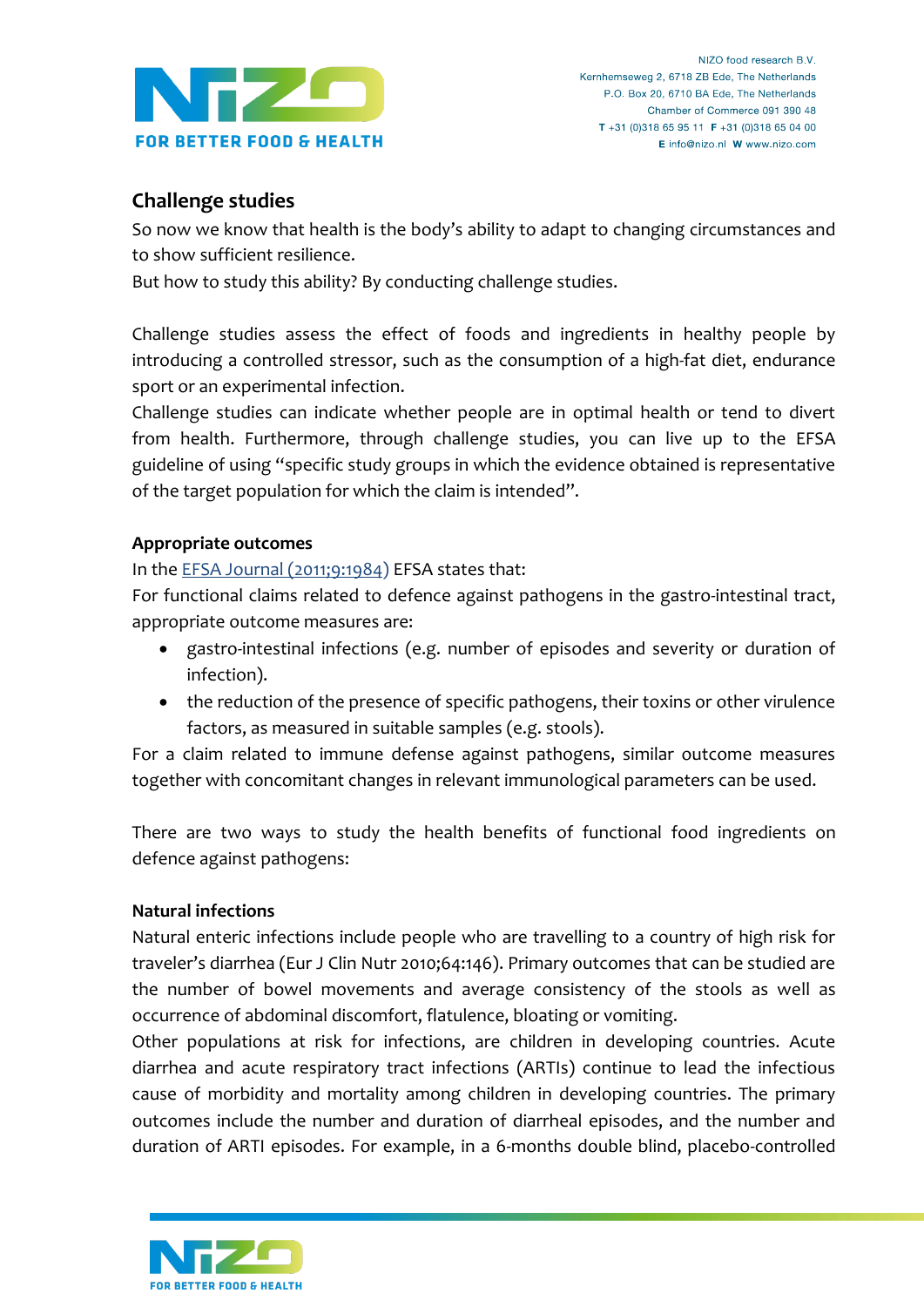

study of 494 apparently healthy children aged 1- 6 years, incidence of all diarrhea episodes (≥2 loose/liquid stools in 24 hrs) was significantly reduced by 32% in the L. reuteri group as compared to the placebo (Pediatrics 2012;129:e1155).

Read more about this NIZO publication: [Probiotic prevents diarrhea in children](http://www.nizo.com/news/latest-news/56/saulnier/)

#### **Controlled challenge studies**

Controlled challenge studies have a number of advantages over natural infections including:

- control of the type timing and dose of the pathogen inoculation;
- the predictability of the time of symptom onset;
- close monitoring of clinical parameters;
- lower noise to signal ratio

Pathogens that have been used in controlled challenge studies in humans include bacteria, viruses, or parasites including Vibrio cholerae, *Salmonella typhi, enterotoxigenic Escherichia coli,* Influenza A, Rhinovirus *and Streptococcus pneumoniae.*

An interesting option to study the health benefits of functional food ingredients is to use a challenge study with a live but attenuated oral Enterotoxigenic E. coli (ETEC) strain, able to survive gastrointestinal transit and still able to induce mild (although short-lived) infection symptoms. ETEC are the most commonly isolated bacterial enteropathogen in children below 5 years of age in developing countries, and also are the most common cause of travellers' diarrhoea. In an ETEC-challenge study, the primary outcomes are pathogen counts, and infectious diarrhea induced by ETEC (Gastroenterol 2003; 125:469). For example, in this proof-of-principle study, calcium from milk improved human resistance to ETEC infection as it inhibits infectious diarrhea (**Figure 1**).

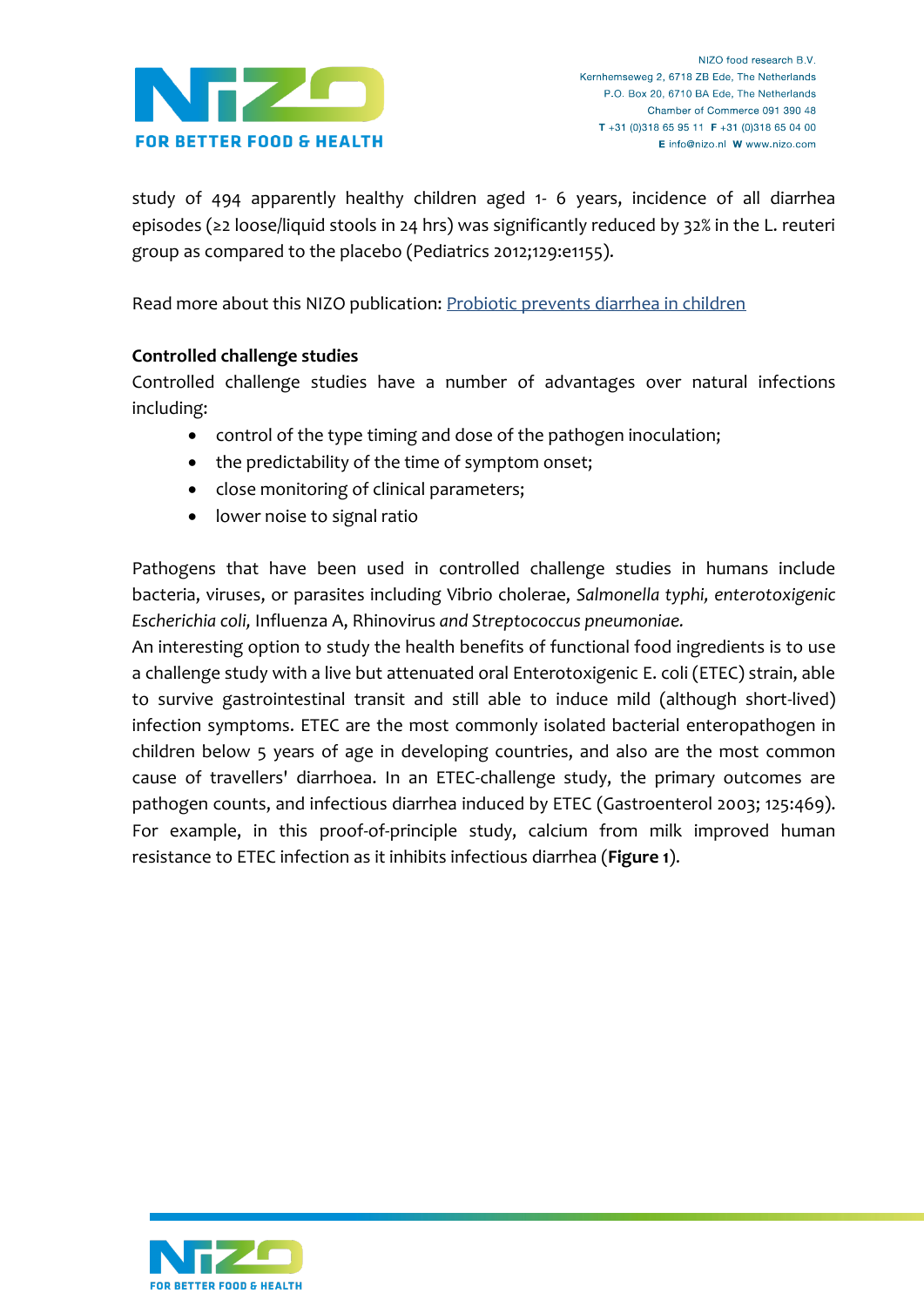



**Figure 1** Effect of dietary calcium on the ETEC-induced increase in total fecal output with time in humans (left) and on the ETEC-induced increase in the relative water content of feces in rats (right) (Gastroenterol 2003; 125:469).

Another promising challenge study to determine health benefits of functional food ingredients is a human rhinovirus (HRV) challenge model in healthy volunteers (Antiviral Therapy 2009; 14:33). The experimental model for colds caused by rhinoviruses is a wellestablished, carefully controlled model for the study of the pathogenesis and treatment of the common cold. The common cold is a benign and self-limited illness most commonly caused by the rhinoviruses. Primary outcomes include rhinovirus load and rhinovirus counts in nasal washes, and upper respiratory symptom scores (sneezing, headache, malaise, chilliness, nasal discharge, nasal obstruction, sore throat etc).

### **Quotes: this is what** *they* **say about challenge studies**

In the [PASSCLAIM document](http://www.ilsi.org/Europe/Documents/PASS_Phase2.5.pdf) on Gut health and immunity, it was stated: "we recommend assessing the functional capacity of the immune system by measuring specific cell functions ex vivo, measuring in vivo responses to challenge, e. g. change in antibody levels in peripheral blood or response to antigens and determining the incidence and severity of infection in target populations during naturally occurring episodes or in response to attenuated pathogens."

Moreover, according to Henk van Loveren, University of Maastricht, "these studies are promising in substantiating health claims in the area of gut health and immunity".